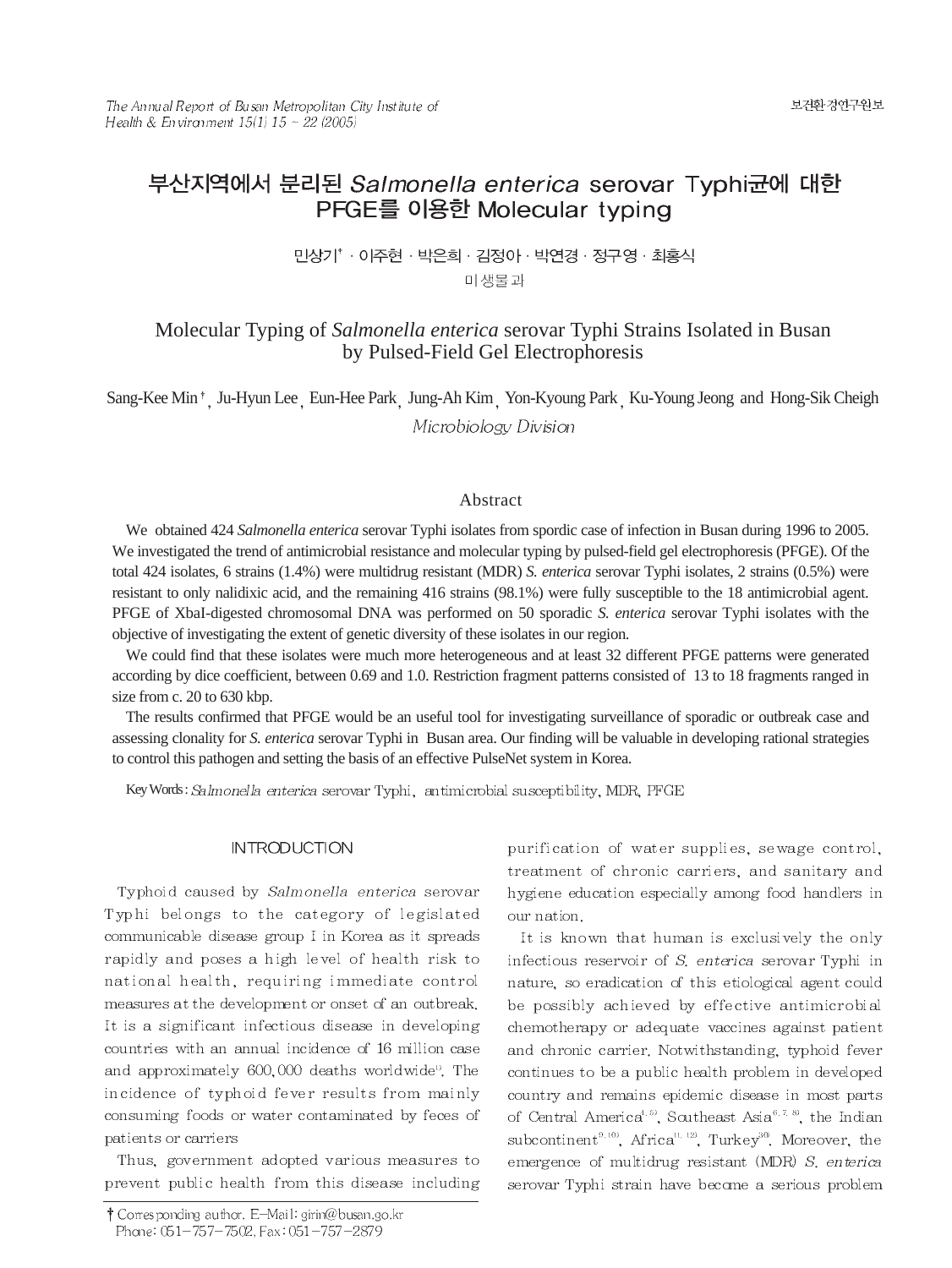Table 1. No. of Salmonella enterica serovar Typhi isolates collected by year

| ∕ear            | 1996 | 1997 | 1998 | 1999 | 2000                 | -2001 | 2002 | 2003 | 2004 | 2005 | total |
|-----------------|------|------|------|------|----------------------|-------|------|------|------|------|-------|
| No. of isolates | -67  | 50   | 77   | 53   | 42<br>$\overline{1}$ | 35    | 40.  | 34   |      |      | 424   |

globally in recent year<sup>10</sup>.

In Korea, S. enterica serotype Typhi is endemic pathogen occurring by sporadic or rarely outbreak case in recent year. According to annual report of communicable disease published by Korea Center for Disease Control and Prevention (KCDC), its incidental case appears to be as follows. 265 case in 1997, 380 case in 1998, 308 case in 1999, 234 case in 2000, 401 case in 2001, 221 case in 2002, 199 case in 2003, and 174 case in 2004 by year<sup>2)</sup>. And after MDR S. enterica serovar Typhi strains was firstly confirmed in 1992, which was isolated from a patient who returned from Southeast Asia travel. National Institute of Health of Korea (NIHK) reported additionally 10 more MDR strains during 1996 to 1997 through the national laboratory communicable disease surveillance system. but the origins of the strains were not clear<sup>22,20</sup>.

As entitled to the public referral laboratory in our region, we collected most of the S. enterica serovar Typhi is dated from local health center and hospital in Busan. We conducted antimicrobial agent susceptibility test over all the collected strains to survey the drug resistance change by year. Particularly we selected a panel of 50 isolates comprising the representative strains of each year and 6 MDR strains, which are all obtained from sporadic cases of typhoid fever and performed a molecular typing by pulse-field gel electrophoresis (PFGE).

The study of epidemiologic marker is important in an attempt to trace the source of infection. Although various typing methods, such as the antibiogram, plasmid profiles, phage typing, PFGE, ribotyping, PCR-based amplification fragment length polymorphism, single-strand conformation polymorphism, and nucleotide sequence analysis has been used for the subtyping of S. enterica serovar Typhi, PFGE has proved to be the most effective method because of its reliable, reproducible results and high discriminatory ability<sup>8, 21, 30</sup>. Also, PFGE is able to differentiate between clonally related strains and strains which represent independent clones<sup>23</sup>.

The objective of this study was to investigate the

extent of genetic diversity using PEGE and the trend of antimicrobial resistance among S, enterica serovar Typhi isolates during 1996 to 2005 in Busan, Korea

# MATERIALS AND METHODS

#### **Bacterial isolates**

We collected 424 S. enterica serovar Typhi strains which were isolated from local health center and hospital during 1996 to 2005 in Busan metropolitan city, Korea (Table 1).

The identity of S. enterica serovar Typhi isolates was based on conventional methods, including the use of selenite broth, MacConkey agar, salmonellashigella agar and kligler-iron agar and confirmed with the API 20E system(BioMerieux, France), Ogroup antigen was serotyped using agglutination antisera produced by the National Institute of Health of Korea (NIHK) or commercial antisera (Difco, Detroit, Mich.). Isolates were stored at  $-70^{\circ}$ C deep freezer until analyzed.

#### Antimicrobial susceptibility test

Serovar Typhi isolates were tested for susceptibility to antimic robials by the disc diffusion method (Bauer et al. 1966: National Committee for clinical Laboratory Standards 1998). The 18 antimicrobials were used: ampicillin (10  $\mu$ g), amikacin (30  $\mu$ g), ampicillin/sulbactam  $(10/10 \mu g)$ , cephalothin  $(30 \mu g)$ , cefazolin (30 µg), cefepime (30 µg), cefotetan (30 µg), cefotaxim  $(30 \mu g)$ , ciprofloxacin  $(5 \mu g)$ , chloramphenicol  $(30 \mu g)$ , gentamicin  $(10 \mu g)$ , imipenem  $(10 \mu g)$ , nalidixic acid (30  $\mu$ g), tetracycline (30  $\mu$ g), ticarcillin (75  $\mu$ g), sulfamethoxazol/trimethorim  $(23.75/1.25 \text{ kg})$ , kannamycin (30  $\mu$ g) and amoxicillin/clavulanic acid  $(20/10 \mu g)$ . Test strains were cultured in TSB broth at 37°C for 2-8 h. The culture was adjusted to  $0.5$ McFarland turbidity. The bacterial cells were then spread evenly on a Mueller-Hinton agar plate. The test antimicrobial discs (BBL Sensi-Disc Becton Dickenson, Cockeysville, MD, USA) were placed on the agar. After 18 h of incubation at 35, the diameter of antibiotic zone was measured. Escheichia coli ATCC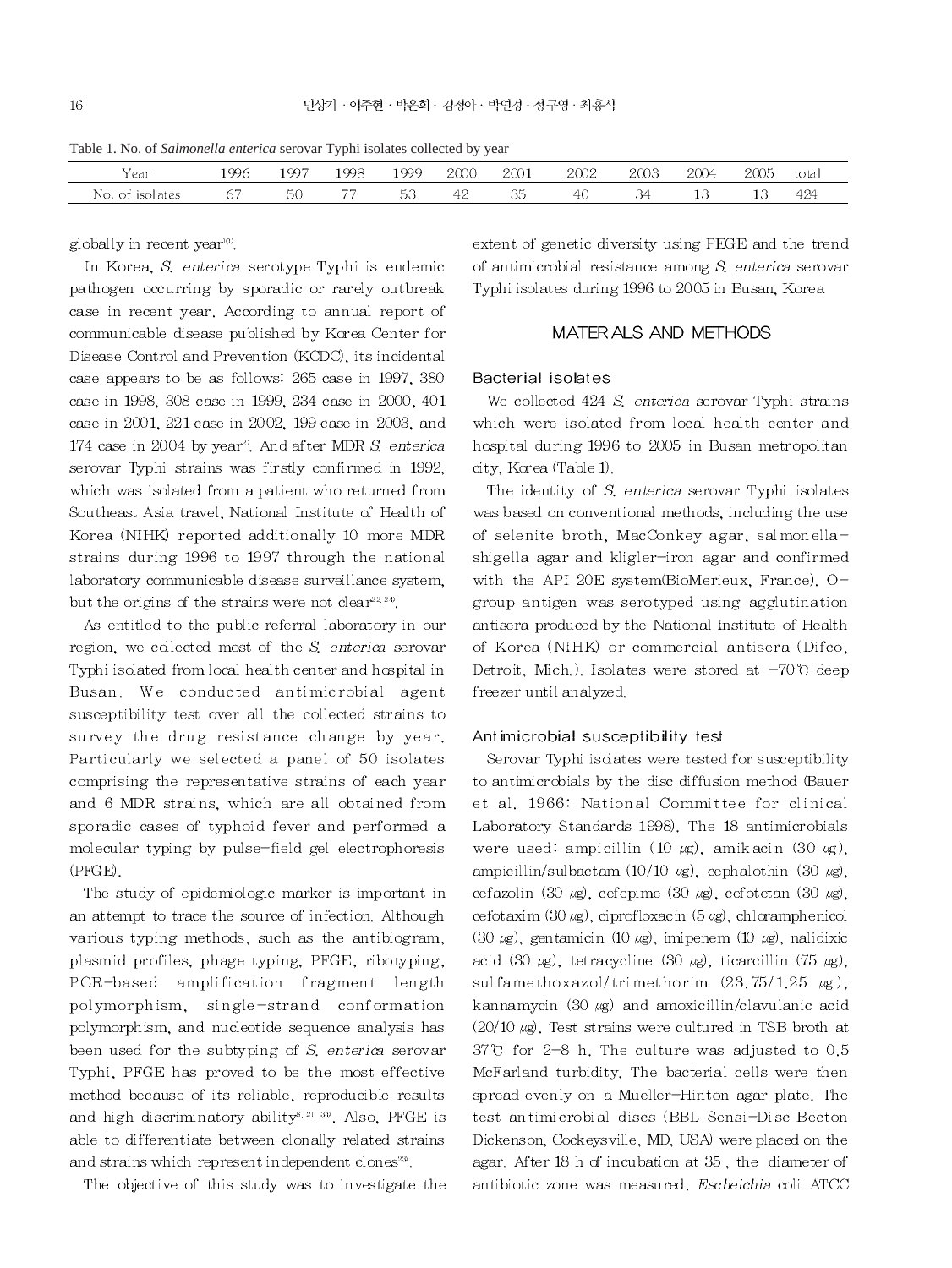25922 and Staphylococcus aureus ATCC 29213 were used as controls for the potency of antibiotics. Interpretation of inhibitory zone was made in accordance with the interpretative standards provided by the manufacturer.

#### Restriction endonuclease digestion and PFGE

Chromosomal DNA for PFGE analysis was prepared by the method of Gautom with modifications<sup>25</sup>.

Bacterial cells were suspended in cell suspension TE buffer (100 mM Tris, 100 mM EDTA, pH 7.5), and the cell density was adjusted to a turbidity of transmittance rate 10% to 15% (Vitek colorimeter, Hach company, USA). Ten microliter of Proteinase K  $(20 \text{ mg/ml})$  and  $200 \mu$ . of cell suspension was added to 200  $\mu$ L of 1.2% SeaKem Gold agarose (Cambrex, Rockland, ME, USA). The agarose mixture was pipetted into disposable plug molds (Bio-Rad Laboratories, Hercules, CA). Solidified agarose plugs were transferred to a tube containing 1.5 mL of ES lysis buffer (0.5 M EDTA, pH 9.0, 1% sodiumlauroylsarcosine) and 40  $\mu$ L of Proteinase K (20 mg /mL), and plugs were incubated in a shaking water bath at 55 for 1 h. Plugs were washed one time with D.D.W for 15 min and two times with TE buffer (10) mM Tris, 10 mM EDTA, pH 7.5) for 15 min, each time in a shaking water bath at 55.

Agarose plugs containing DNA were cut to slice of  $1$ mm thickness and restricted with 30 U of XbaI (New England Biolabs, Beverlu, MA, USA) at 37°C for 90 min. The digested DNA plugs were loaded on the comb, and a 1% SeaKem gold agarose gel was prepared using 0.5 TBE (Tris-Borate-EDTA) buffer(Bioneer, Daejeon, Korea) and electrophoresed using CHEF Mapper (Bio-Rad) with switch times: an initial 2.16 sec and a final 63.8 sec, field strength: 6 V cm<sup>-1</sup>, and run time. 18 hours, Gels were stained with ethidium bromide  $(0.5 \text{ µg/mL}$ : Bioneer) for 30 min, destained in distilled water for 30 min, and photographed under UV illumination (Vilber Lourmat, France).

Salmonella serovar Branderup H9812 (ATCC BAA-664) was used as a reference standard to normalize gels.

# Data analysis

Patterns generated by PFGE were assessed visually

and the band differences were interpreted by the method of Tenover et al.<sup>20</sup>. By this criteria, it has been proposed that isolates with similar PFGE band genetically patterns were described as indistinguishable, isolates with fewer than four band shift were assumed to be closely related (which caused by a single genetic event, e.g. a point mutation resulting in loss or gain of a restriction site. insertion, deletion, or chromosomal inversion), isolates with differences in four to six bands might be possibly related, and isolates showing a differences in more than seven bands were considered to be epidemiologically unrelated.

The similarity of fragment length patterns between two strains is scored by the Dice similarity coefficient. This coefficient, F, was calculated by the formular  $F =$  $2 \nrightarrow$  (nx + ny), where nx is the total number of DNA fragments from isolate X, ny is the total number from isolate Y, and nxy is the number of fragments identical in the two isolates. An F value of 1.0 indicates that the two isolates have identical PFGE patterns. The original F value multiplied by 100 gives similarity percentages<sup>16</sup>.

Dendrogram was created by setting dice similarity coefficient and clustered by the method of unweighted pair group average (UPGMA), performed with BioNumerics (Applied Maths, Belgium)

Each unique PFGE pattern initial name was assigned as X based on the restriction endonuclease XbaI

### RESULTS AND DISCUSSIONS

### Antibiotic susceptibility testing

Of the total 424 S. enterica serovar Typhi isolates. only 8(1.9%) strains showed three resistance types (Table 1). The first type  $(A)$  was including two isolates that showed resistant to 5 antimicrobial agents: ampicillin, chloramphenicol, trimethoprimsulfamethoxazol (co-trimoxazole), tetracycline and nalidixic acid

The second type (B) was including four isolates that showed the same resistant pattern with A type except tetracycline, and the last type (C) was including two isolates that were showing resistance to only nalidixic acid (Table 2). Besides 8 isolates, the remaining 416(98.1%) were fully susceptible to the 18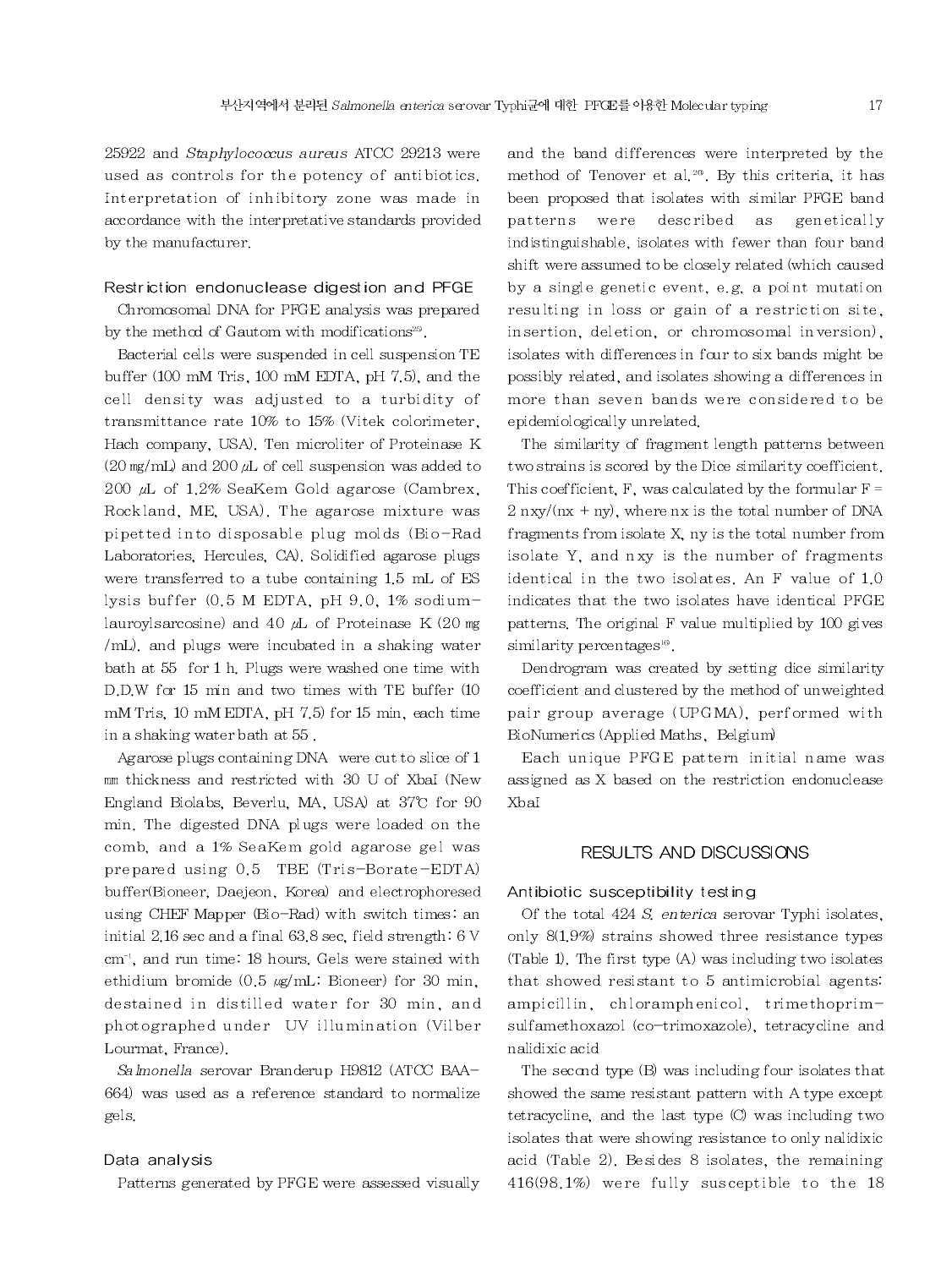| Tvpe   | No. of strains | resistant drug pattern"         | is olates (vr)                 | PFGE pattern  |
|--------|----------------|---------------------------------|--------------------------------|---------------|
| Α      |                | AM, C. SXT, Te, NA              | 1998/1, 1999/2                 | X30           |
| в      | 4              | AM. C. SXT. NA                  | 1998/2, 1999/1, 2001/1, 2003/3 | X26, X29, X28 |
|        |                | NА                              | 2002/1, 2005/2                 | X27. X6       |
| Others | 416            | susceptible to all drugs tested |                                |               |

Table 2. Types of antimicrobial susceptibility for S. enterica serovar Typhi isolates

a) AM; ampicillin, C; chloramphenicol, SXT; trimethoprim-sulfamethoxazol, Te; tetracycline, NA; nalidixic acid

antimicrobial agents.

Although antimicrobial susceptibility test was also used traditionally epidemiologic marker, in this study. only three types of antibiogram were found. Therefore, results of antimicrobial susceptibility could not be useful to determine the transmission route of the S. enterica serovar Typhi strains in this area.

Since emergence of chloramphenicol resistance S. enterica serovar Typhi was reported firstly in the early 1970s<sup>35</sup>, antimicrobial resistant S. enterica serovar Typhi had not been found before 1997 in Korea. Recently, chloramphenicol resistant S. enterica serovar Typhi isolates were appeared in this country as following resistant rates according to the reports of KCDC: 4.7% in 1999, 6.8% in 2000, 11.7% in 2001, 3.3% in 2002, 6.6% in 2003, 3.0% in 2004<sup>2</sup>.

Since chloramphenicol has traditionally been the drugs most frequently used to treat typhoid fever. serovar Typhi isolates resistant to this drug and two more first-line drugs (ampicillin and co-trimoxazole) were defined as MDR  $S$  enterica serovar Typhi<sup>n</sup>.

Acquisition of resistance to chloramphenicol, ampicillin, trimethoprim, sulfonamides, and tetracyclines is usually associated with an incompatibility group HI plasmid<sup>32.10</sup>. These plasmids are large  $(\sim 180$  kb) and conjugative and originated from Southeast Asia<sup>33</sup>. Recently, it was reported that MDR serovar Typhi also resistant to nalidixic acid and the fluoroquinolones revealed in Bangladesh<sup>26</sup>, India<sup>27</sup>, Thailand, Vietnam<sup>28, 30</sup>, and Tajikistan<sup>29</sup>.

Although MDR serovar Typhi has been raised a global problem, the incidence rate has been decreased recently in our nation because the condition of environmental and personal sanitation have been improved substantially. Also we found that the spread and emergence rate of MDR serovar Typhi wasn't increased in our region. Although the frequency of drug resistant strains are rarer comparing to other

Salmonella serovars, it is needed to continue evaluation of antimicrobial resistance patterns because resistance may be easily spread by genetic exchange between S enterica serovar Typhi and other members of the family Enterobacteriaceae in normal gut flora.

# PFGE patterns for S. enterica serovar Typhi isolates

When chromosomal DNA of all 50 S, enterical serovar Typhi isolates were restricted with XbaI and analysed by PFGE, a total of 32 different PFGE subtype pattern were generated according by dice coefficient, between 0.69 and 1.0.

Patterns produced by PFGE consisted of 13 to 18 fragments ranging in size from c. 20 to 630 kbp.



Fig. 1. PFGE (XbaI digested) patterns of representative S. enterica serovar Typhi isolates from sporadic case in Busan from 1996 to 2005.

Lane 1, 2005/13 (X3); Lane 2, 2005/6 (X6); Lane 3, 1999/4 (X11); Lane 4, 2000/1 (X12); Lane 5, 2004/6 (X17); Lane 6, 2005/12 (X18); Lane 7, 1997/4 (X20); Lane 8, 2005/1 (X21); Lane 9, 2004/12 (X22); Lane 10, 1998/3  $(X24)$ ; Lane 11, 1999/1  $(X26)$ ; Lane 12, 1998/1  $(X30)$ ; Lane 13, 1997/6 (X31); Lane 14, 2005/9 (X32); Lane 15, molecular size marker. Sallmonella serovar Branderup H9812 reference standards restricted with XbaI.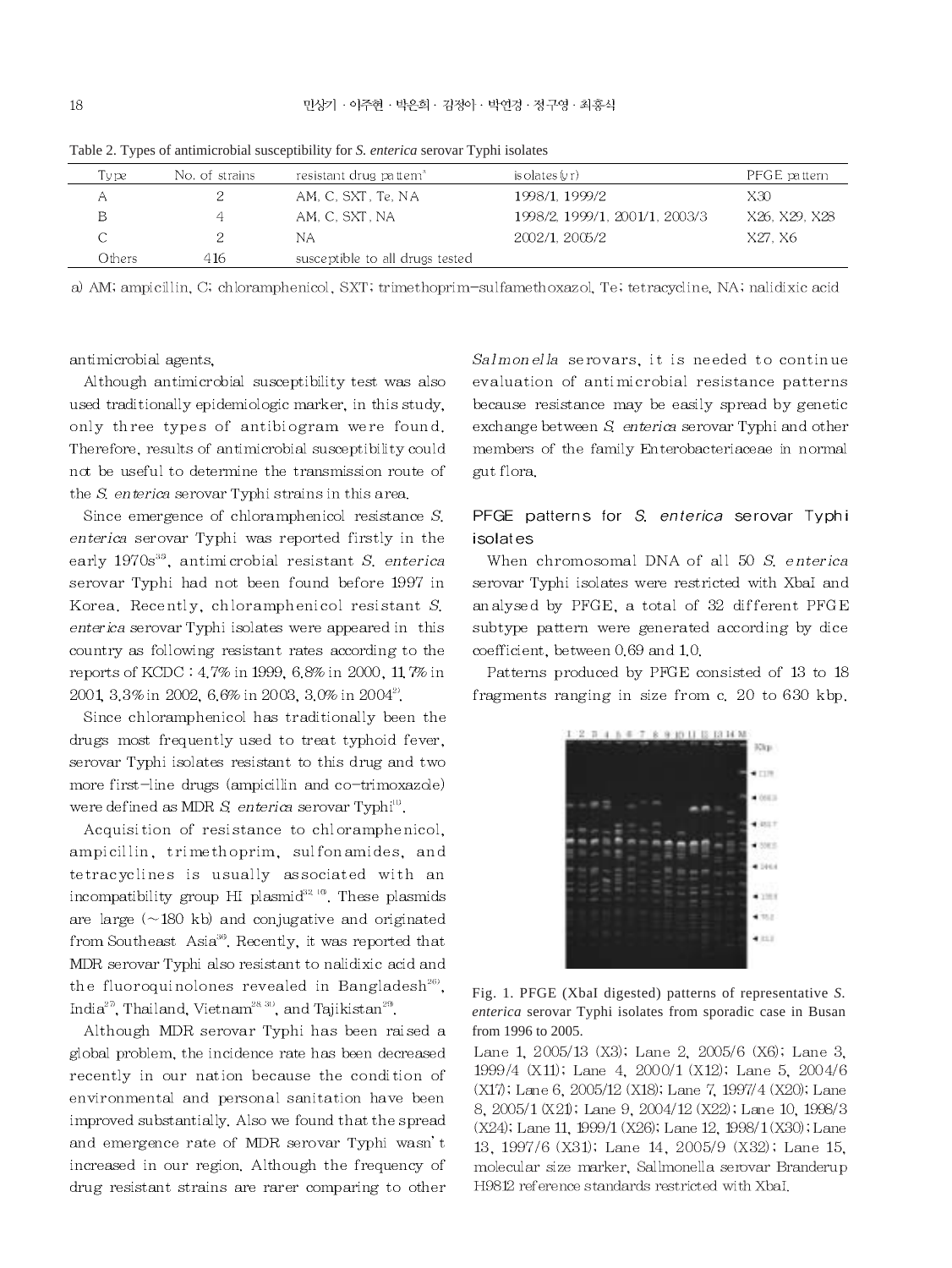

Fig. 2. Dendrogram showing similarities among the XbaI PFGE pattern of the 50 sporadic case S. enterica serovar Typhi strains.

Electrophoresis on an agarose gel of representative PFGE pattern are shown in Fig. 1. The number of fragments were shown 13 in two type patterns, 14 in 12 type patterns, 15 in 4 type patterns, 17 in 6 type patterns and 18 in 8 type patterns respectively. Thong et al. reported that PFGE produced restriction endonuclease analysis (REA) pattern consisted of 11 to 24 DNA fragments<sup>17</sup>. Also they reported that PFGE following digestion with restriction endonuclease XbaI  $(5 - TCTAGA - 3)$ , SpeI  $(5 - ACTAGT - 3)$ , and AvrII5<sup>-</sup>  $CCTAGG-3'$ ) was able to differentiate isolates of S. enterica serovar Typhi chromosomal DNA. And in conclusion. XbaI is the most useful restriction enzyme for PFGE of serovar Typhi because it's more discriminatory and cheaper than AvrII or SpeI.

Ten subtypes  $(F = 1,0)$  were shared by two or more strains: X3 (n = 2), X4 (n = 7), X6 (n = 4), X7 (n = 2),  $X12$  (n = 2),  $X22$  (n = 3),  $X23$  (n = 2),  $X24$  (n = 2),  $X26$  $(n = 2)$ , X30  $(n = 2)$ . Of these, X4 type was the major subtype and shared by seven strains, of which five strains were isolated sporadically in 2004. These strain may be the same or at least, clonally highly related strains. Dendrogram of the 50 PFGE pattern is shown in Fig. 2.

At a similarity level of 81.4%, there are two major cluster designated A and B arbitrarily. The A cluster contained significant number of 33 strains and that was major cluster, Among  $26$  strains isolated in  $2004\,$ and 2005, 21 (80.7%) isolates were amongst this predominant pattern.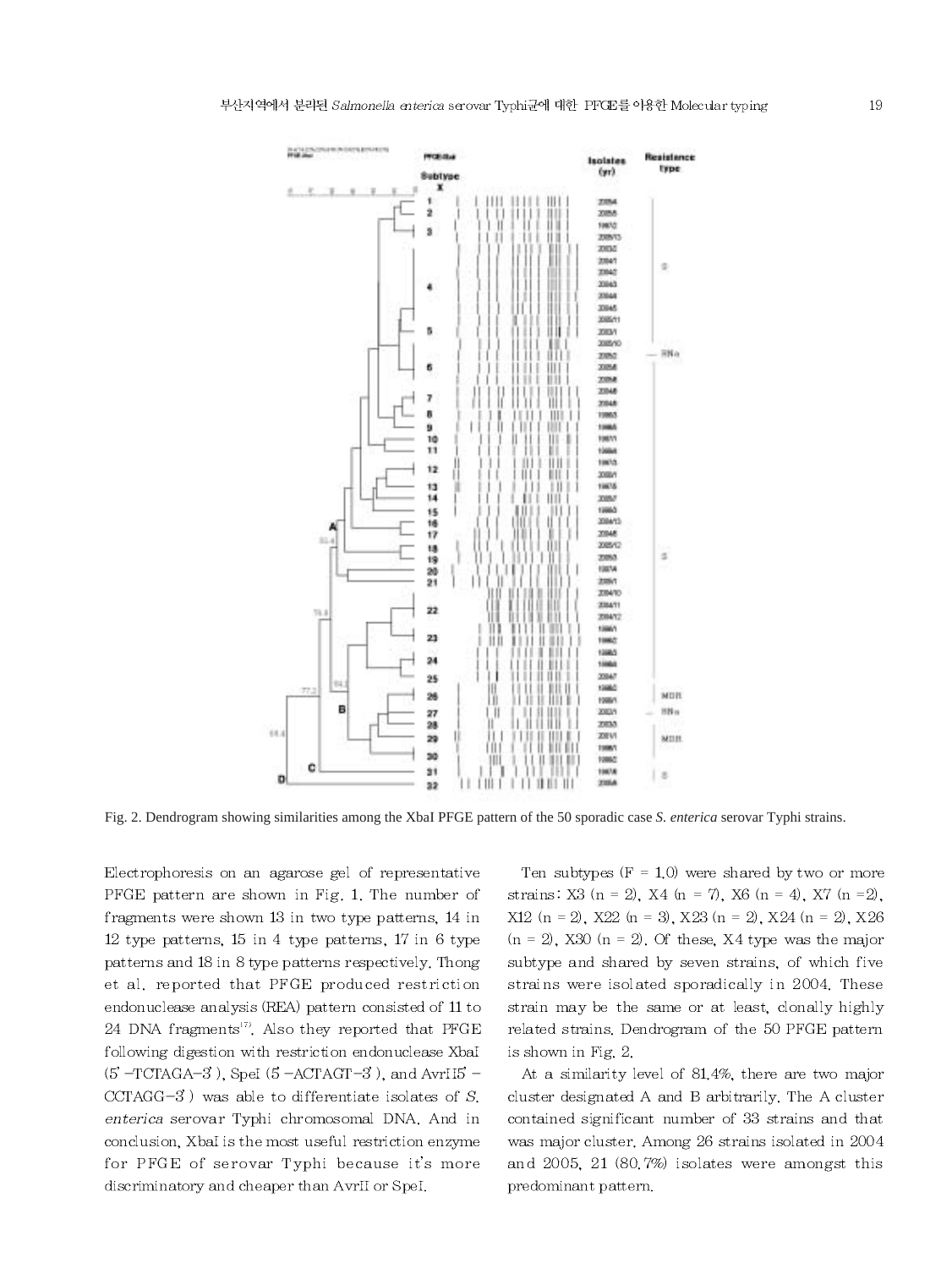Interestingly, all of 6 MDR serovar Typhi isolates had similar PFGE pattern (F=0.88 to 1.0) grouped to B cluster. By the criteria of Tenover et al.<sup>20</sup>, isolates differing in one to four bands  $(F=0.88$  to 0.97) assumed to be closely related. Also Maslow et al. pointed out that strains with one or two bands' shift in PFGE analysis have been considered to be clonally related<sup>23</sup>. From this suggestion, these MDR serovar Typhi strains can be designated closely related strains.

Because MDR serovar Typhi include the plasmid DNA ranging from 40 to 220 kbp<sup>10</sup>, it seemed that the restriction fragment pattern of these isolates were somewhat different from susceptible serovar Typhi isolates in band position and number especially below  $100$  kbp. (Fig. 1)

Kariuki et al.<sup>10</sup> found that there was no correlation between the antimicrobial susceptibility phenotype and the PFGE restriction fragment pattern of serovar Typhi isolated in Kenya. However, our observations seemed to be in contrast to these findings since the MDR serovar Typhi strains (ampicillin, chloramphenicol, tetracycline, nalidixic acid, cotrimoxazole) shared similar PFGE patterns.

Some patterns such as X3 and X12, although belonging to the same PFGE pattern, were isolated at different time $(1997 \text{ vs } 2005 \text{ and } 1997 \text{ vs } 2000)$ . Thus, recirculation of certain infectious strains from sporadic case may be possibile, suggesting that certain genotype of S. enterica serovar Typhi are stably maintained and persist over this considerable time period.

In Asia including Malaysia, Indonesia, Thailand, Taiwan, and Papua New Guinea, there have been reports describing many PFGE types in circulation<sup>16,17,18,33,19</sup>.

In Malaysia, PFGE suggested that individual outbreaks were associated with closely related strains, whereas isolates of serovar Typhi from sporadic case were very diverse. Forty-six XbaI digestion patterns were found for the 60 strains of sporadic serovar Typhi from Malaysia, and nine for 10 serovar Typhi strains obtained in Thailand. Kubota et al, showed that XbaI digested genomic DNA produced 79 unique patterns associated with international travel to 31 different country<sup>19</sup>.

Our findings are similar to those of Thong et. al.<sup>17</sup> who found a significant genetic diversity as demonstrated PFGE fingerprint patterns within the same region

We could find that multiple genetic variants of  $S$ . enterica serovar Typhi are simultaneously present in our region.

These results confirmed the utility of PFGE in assessing clonality for S. enterica serovar Typhi and proved to be an useful tool for investigating local epidemics and for surveillance of sporadic case in Busan area.

In Korea, PulseNet (The national molecular subtyping network) has recently been set to develop a standardized PFGE protocol including S. enterical serovar Typhi isolates.

Despite the limited geographic region and sample size, our findings would be valuable in developing rational strategies to control this pathogen and setting the basis of an effective PulseNet system in our nation.

### 국문초록

1996년부터 2005년까지 부산지역에서 분리된 Salmonella enterica serovar Typhi 주에 대한 항균제내성 변화양상 및 Pulsed-field gel electrophoresis (PFGE)를 이용한 분리주 의 분자역학적 형별을 분석하였다. 전체 424주에 대한 항균제 감수성 시험결과 multidrug resistant (MDR) 6주(1.4%). nalidixic acid에만 내성을 보이는 균 2주를 제외한 나머지 416(98.1%)가 시험 항균제 18종 모두에 감수성을 보였다. 부 산지역 분리 장티푸스균의 유전적 이질성을 확인하고자 실시 한 산발 분리주 50주 PFGE/XbaI 시험결과, 최소 32종의 다 양한 패턴이 나타났다. 각 패턴별로 제한효소 절편 수는 13개 에서 18개 까지였고, 절편크기는 약 20 kbp에서 63 0kbp 법 위였다. 본 시험결과 부산지역의 장티푸스의 산발 또는 집단발 생시 PFGE는 유용한 역학적 지표로 사용가능함을 알 수 있었 으며, 또한 전국적 PulseNet구축의 기초 자료로서 활용도가 높을 것으로 사료된다.

# **REFERENCE**

- 1. Edleman, R., and M. M. Levine. Summary of an international workshop on typhoid fever. Rev. Infect. Dis. 8:329-335(1986).
- 2. http://karms.nih.go.kr. January (2006)
- 3. Litwin, C. M., A. L. Storm, S. Chipowsky, and K. J. Ryan. Molecular epidemiology of Shigella infections : plasmid profiles, serotype corelation, and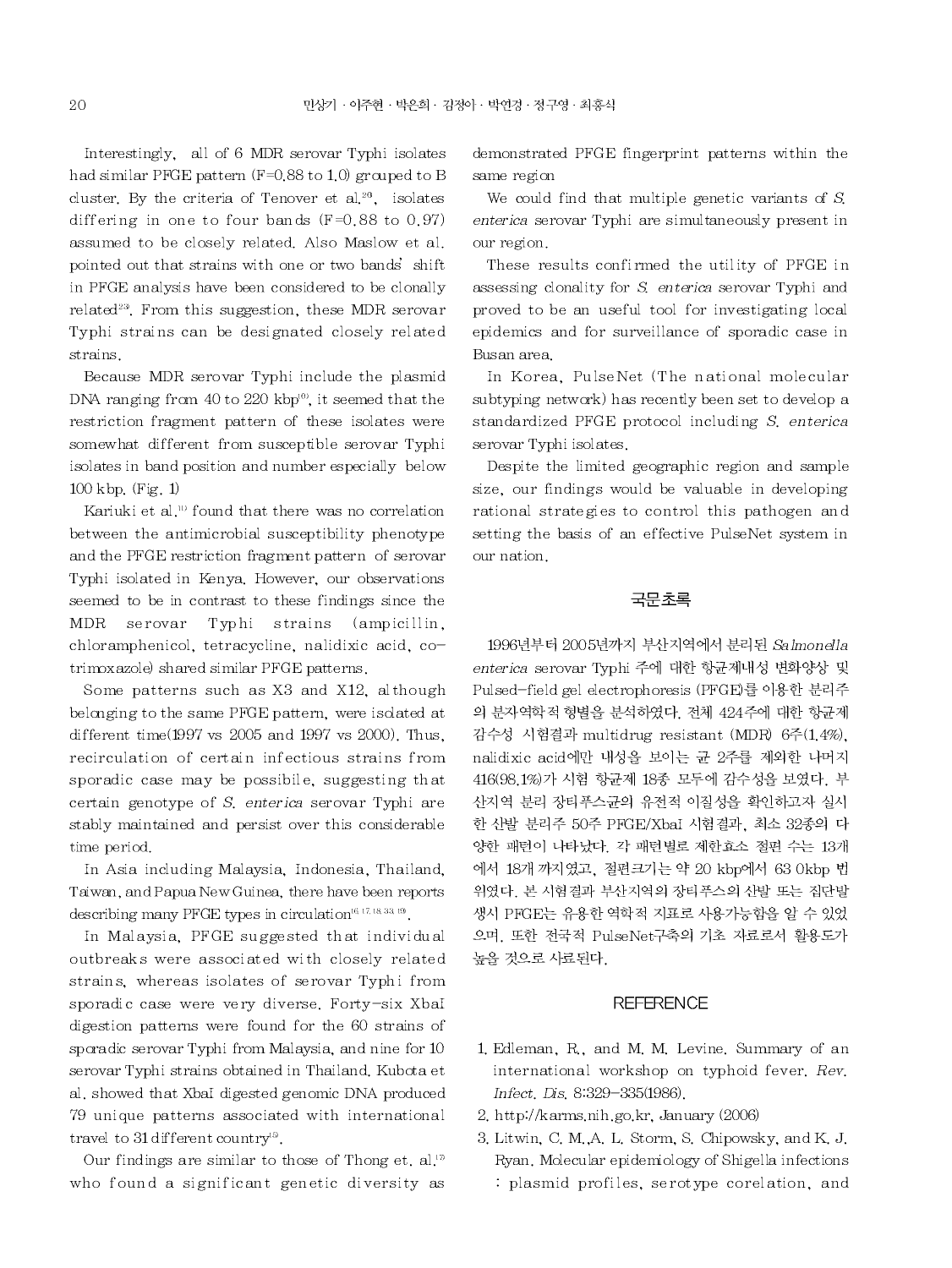restriction endonuclease analysis. J. Clin. Microbiol, 29:104-108(1991)

- 4. Fica, A. E., S. Prat-Miranda, A. Fernandez-Ricci, K, D'Ottone, and F, C, Cabello, Epidemic typhoid in Chile: analysis by molecular and conventional methods of Salmonella typhi strain diversity in epidemic(1997 and 1981) and nonepidemic 1990 years. J. Clin. Microbiol. 34:1701-1707(1996)
- 5. Olarte, J., and E. Galindo. Salmonella typhi resistant to chloramphenicol, ampicillin and other antimicrobial agents: strains isolated during an extensive typhoid fever epidemic in Mexico. Antimicrob. Agents Chemother. 4.597-601(1973)
- 6. Ling, J. M., N. W. Lo, Y. M. Ho, K. M. Kam, N. T. Hoa, L. T. Phi, and A. F. Cheng. Molecular methods for the epidemiological typing of Salmonella enterica serotype Typhi from Hong Kong and Vietnam, J. Clin, Microbiol, 38:292-300(2000).
- 7. Mirza, S. H., N. J. Beeching, and C. A. Hart. Multidrug resistant typhoid: a global problem.  $J$ . Med. Microbiol. 44.317-319(1996).
- 8. Mirza, S., S. Kariuki, K. Z. Mamum, N. J. Beeching, and C. A. Hart. Analysis of plasmid and chromosomal DNA of multidrug resistant Salmonella enterica serovar Typhi from Asia, J. Clin. Microbiol. 38:1449-1452(2000).
- 9. Rahman, M., A. Ahmad, and S. Shoma, Decline in epidemic of multi drug resistant Salmonella typhi is not associated with increased incidence of antibiotic-susceptible strain in Bangladesh. Epidemiol. Infect. 129.29-34(2002).
- 10. Shanahan, P. M., K. A. Karamat, C. J. Thomson, and S. G. Ameyes. Molecular analysis and identification of antibiotic resistance genes in clinical isolates of Salmonella typhi from India. J. Clin. Microbiol. 36:1595-1600(1998)
- 11. Kariuki, S., G. Revathi, T. Muyodi, J. Mwituria, A. Munyalo, S. Mirza, and C. A. Hart. Characterization of multidrug-resistant typhoid outbreak in Kenya J. Clin. Microbiol. 42.1477-1482(2004).
- 12. Mills-Robertson F., M. E. Addy, P. Mensah, and S. S. Crupper, Molecular characterization of antibiotic resistance in clinical Salmonella typhi isolated in Ghana, FEMS Microbiol, Lett. 215:249-253(2002)
- 13. Phipps, M., T. Pang, C. L. Koh, and S. Puthucheary. Plasmid incidence rate and

conjugative chloramphenicol and tetracycline resistance plasmids in Malaysian isolates of Salmonella typhi. Microbiol. Immunol. 35:157-161(1991)

- 14. Ackers, M. L., N. D. Puhr, R. V. Tauxe, and E. D. Mintz. Laboratory-based surveillance of Salmonella serotype Typhi infections in the United States: antimicrobial resistance on the rise, JAMA 283.2668-2673(2000).
- 15. Kubota, K., T. J. Barrett, M. L. Ackers, P. S. Brachman, and E. D. Mintz. Analysis of Salmonella enterica serotype Typhi pulsed-field gel electrophoresis patterns associated with international travel. J. Clin. Microbiol. 43:1205-1209(2005)
- 16. Thong, K. L., Puthucheary, R. M. Yassin, P. Sudarmono, M. Padmidewi, E. Soewandojo, I. Handojo, S. Sarasombath, and T. Pang. Analysis of Salmonella typhi isolates from Southeast Asia by pulsed-field gel electrophoresis, J. Clin, Microbiol, 33:1938-1941(1995)
- 17. Thong, K. L., Y. M. Cheong, S. D. Puthucheary, C. L. Koh, and T. Pang. Epidemiological analysis of sporadic Salmonella typhi isolates and those from outbreaks by pulsed field gel electrophoresis.  $J$ . Clin. Microbiol. 32:1135-1141(1994).
- 18. Thong, K. L., A. Cordano, R. M. Yassin, and T. Pang. Molecular analysis of environmental and human isolates of Salmonella typhi. Appl. Environ. Microbiol, 62:271-274(1996)
- 19. Thong, K. L., Y. L. Goh, R. M. Yasin, M. G. Lau, M. Passey, G. Winston, M. Yoannes, T. Pang, and J. C. Reeder Increasing genetic diversity of Salmonella enterica serovar Typhi isolates from Papua New Guinea over the period from 1992 to 1999. J. Clin. Microbiol. 40.4156-4160(2002)
- 20. Tenover, F. C., R. D. Arbeit, R. V. Goering, P. A. Mickelsen, B. E. Murray, D. H. Persing, and B. Swamminathan, Interpreting chromosomal DNA restriction patterns produced by pulsed field gel electrophoresis: criteria for bacterial strain typing. J. Clin. Microbiol. 33.2232-2329(1995)
- 21. Arbeit, R. D. Laboratory procedure for the epidemiologic analysis of microorganism, P. 116-137. In P. R. Murray, E. J. Barron, M. A. Pfaller, ed. American Society for Microbiology, Washington, D. C.(1999)